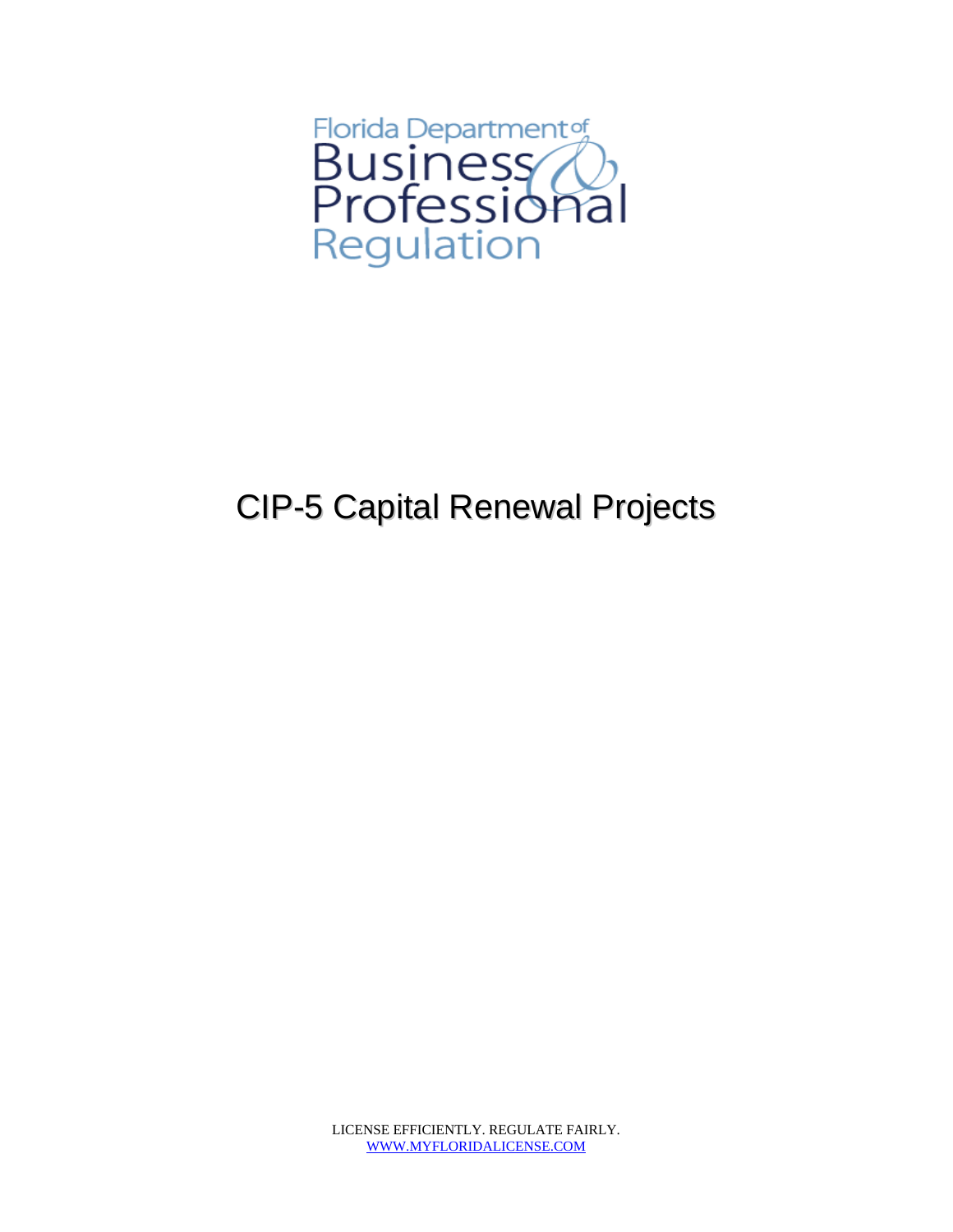## **CIP-5: Service-Level Capital Renewal Projects**

|                              |                                                     | <b>Agency:</b> Department of Business and                                                                                       |                              |                                                | <b>LAS/PBS Budget Entity Code:</b>     |                           |                           |                         |
|------------------------------|-----------------------------------------------------|---------------------------------------------------------------------------------------------------------------------------------|------------------------------|------------------------------------------------|----------------------------------------|---------------------------|---------------------------|-------------------------|
|                              |                                                     | <b>Professional Regulation</b>                                                                                                  |                              |                                                |                                        |                           |                           |                         |
|                              |                                                     |                                                                                                                                 |                              |                                                |                                        |                           |                           |                         |
|                              | <b>Service:</b>                                     | $\mathbf{N}/\mathbf{A}$                                                                                                         |                              |                                                | <b>Appropriation Category Code:</b>    |                           |                           |                         |
|                              |                                                     |                                                                                                                                 |                              |                                                | <b>Agency Priority:</b>                |                           |                           |                         |
|                              | <b>Project Title:</b>                               |                                                                                                                                 |                              |                                                |                                        |                           |                           |                         |
|                              |                                                     | N/A                                                                                                                             |                              |                                                | <b>LRPP Narrative Page:</b>            |                           |                           |                         |
|                              |                                                     |                                                                                                                                 |                              |                                                |                                        |                           |                           |                         |
| To be constructed by:        |                                                     |                                                                                                                                 |                              |                                                |                                        |                           |                           |                         |
| <b>Level of Aggregation:</b> |                                                     |                                                                                                                                 |                              |                                                |                                        |                           |                           |                         |
|                              |                                                     |                                                                                                                                 |                              |                                                |                                        |                           |                           |                         |
| $\Box$ Service               |                                                     |                                                                                                                                 |                              |                                                | <b>NAME</b>                            |                           |                           |                         |
|                              |                                                     |                                                                                                                                 |                              |                                                |                                        |                           |                           |                         |
|                              |                                                     | Major Repair Project? (Y/N) (If Yes, complete Parts A, D & E; if No, complete Parts A, B & C.)                                  |                              |                                                |                                        |                           |                           |                         |
|                              |                                                     | Critical Need? (Y/N) (If Yes, all funding must be requested in the first two fiscal years.)                                     |                              |                                                |                                        |                           |                           |                         |
|                              |                                                     |                                                                                                                                 |                              |                                                |                                        |                           |                           |                         |
|                              |                                                     | PART A: SYSTEM IDENTIFICATION                                                                                                   |                              |                                                |                                        |                           |                           |                         |
| <b>BUILDING SYSTEM GROUP</b> |                                                     |                                                                                                                                 | CENTRAL UTILITY SYSTEM GROUP |                                                |                                        |                           | <b>CODE AND LICENSURE</b> |                         |
| Annual group request? _____  |                                                     |                                                                                                                                 | Annual group request? _____  |                                                |                                        |                           | <b>CORRECTION GROUPS</b>  |                         |
| electrical                   | $(BE)$ <sub>______</sub>                            |                                                                                                                                 | cogeneration                 |                                                |                                        |                           | Licensure                 | $(LC)$ <sub>_____</sub> |
| envelope                     | $(BX)$ <sub>______</sub>                            |                                                                                                                                 | cooling gen./distrib.        |                                                | $(UC)$ <sub>_______</sub>              |                           | Annual request? _____     |                         |
| interior                     | $(BI)$ <sub>________</sub>                          |                                                                                                                                 | electric distrib.            |                                                | $\text{(UD)} \_\_\_\_\_\_\_\_$         |                           |                           |                         |
| mechanical                   |                                                     |                                                                                                                                 | heating gen./distrib.        |                                                | ${\rm (UH)} \xrightarrow{\phantom{a}}$ |                           | Life Safety               | $(LS)$ <sub>_____</sub> |
| plumbing                     | $(BP)$ <sub>______</sub>                            |                                                                                                                                 | landfill                     |                                                |                                        |                           | Annual request? _____     |                         |
| roof<br>site                 | $(BR)$ <sub>______</sub>                            |                                                                                                                                 | water treat./distrib.        |                                                |                                        |                           | Handicapped (LH) _____    |                         |
| special                      | $(BG)$ <sub>_____</sub><br>$(BD)$ <sub>______</sub> |                                                                                                                                 | waste treatment              |                                                |                                        |                           | Annual request? ______    |                         |
| structural                   | (BS)                                                |                                                                                                                                 |                              |                                                |                                        |                           |                           |                         |
|                              |                                                     |                                                                                                                                 |                              |                                                |                                        |                           | Environmental (LE) ______ |                         |
|                              |                                                     |                                                                                                                                 |                              |                                                |                                        |                           | Annual request? _____     |                         |
|                              |                                                     | SPECIAL SYSTEM GROUP                                                                                                            |                              |                                                | <b>CAMPUS SYSTEM GROUP</b>             |                           |                           |                         |
|                              |                                                     | Annual group request? ______                                                                                                    |                              | drainage/grounds                               | Annual group request? _____            |                           |                           |                         |
|                              |                                                     | energy conservation (SC) _______                                                                                                |                              |                                                |                                        |                           |                           |                         |
|                              | $(BX)$ <sub>_____</sub><br>storage tanks            |                                                                                                                                 |                              | $(CR)$ <sub>______</sub><br>road system paving |                                        |                           |                           |                         |
|                              |                                                     |                                                                                                                                 |                              |                                                |                                        |                           |                           |                         |
|                              |                                                     |                                                                                                                                 |                              | other paving                                   |                                        | $(CP)$ <sub>_______</sub> |                           |                         |
|                              |                                                     |                                                                                                                                 |                              |                                                |                                        |                           |                           |                         |
|                              |                                                     | NOTE: If at least three systems or at least two groups are to be repaired in a single project, it is a MAJOR REPAIR and Part D  |                              |                                                |                                        |                           |                           |                         |
|                              |                                                     | should be used. If three or more systems in a facility group are being repaired in separate projects within one group's general |                              |                                                |                                        |                           |                           |                         |
|                              |                                                     | capital renewal request, it is NOT a MAJOR REPAIR and you will answer YES to "annual request" and complete Parts B and C.       |                              |                                                |                                        |                           |                           |                         |
|                              |                                                     | PART B: PROJECTED FINANCE PLAN FOR FACILITY GROUP REPAIRS, AND SPECIFIED                                                        |                              |                                                |                                        |                           |                           |                         |
|                              |                                                     | <b>CODE AND LICENSURE CORRECTIONS:</b>                                                                                          |                              |                                                |                                        |                           |                           |                         |
|                              |                                                     |                                                                                                                                 |                              |                                                |                                        |                           |                           |                         |
| Group/System                 |                                                     | <b>Fund Code</b>                                                                                                                |                              | FY 2013-14 FY 2014-15                          | FY 2015-16                             |                           | FY 2016-17 FY 2017-18     |                         |
|                              |                                                     |                                                                                                                                 |                              |                                                |                                        |                           |                           |                         |
|                              |                                                     |                                                                                                                                 |                              |                                                |                                        |                           |                           |                         |
|                              |                                                     |                                                                                                                                 |                              |                                                |                                        |                           |                           |                         |
|                              |                                                     |                                                                                                                                 |                              |                                                |                                        |                           |                           |                         |
|                              |                                                     |                                                                                                                                 |                              |                                                |                                        |                           |                           |                         |
|                              |                                                     |                                                                                                                                 |                              |                                                |                                        |                           |                           |                         |
|                              |                                                     |                                                                                                                                 |                              |                                                |                                        |                           |                           |                         |
|                              |                                                     |                                                                                                                                 |                              |                                                |                                        |                           |                           |                         |
|                              |                                                     |                                                                                                                                 |                              |                                                |                                        |                           |                           |                         |
|                              |                                                     |                                                                                                                                 |                              |                                                |                                        |                           |                           |                         |
|                              |                                                     |                                                                                                                                 |                              |                                                |                                        |                           |                           |                         |
|                              |                                                     |                                                                                                                                 |                              |                                                |                                        |                           |                           |                         |
|                              |                                                     | <b>TOTAL</b>                                                                                                                    |                              |                                                |                                        |                           |                           |                         |
|                              |                                                     |                                                                                                                                 |                              |                                                |                                        |                           |                           |                         |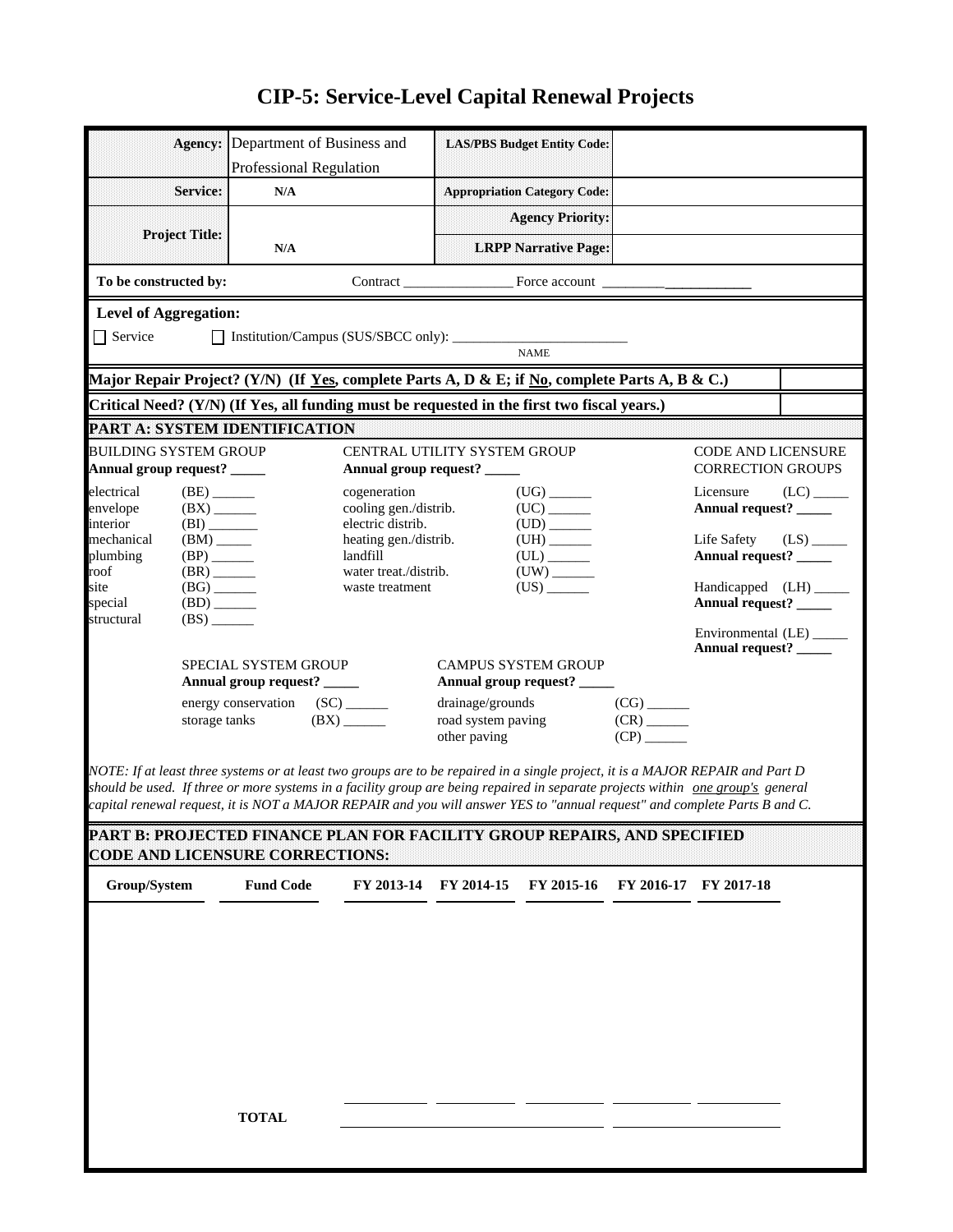|                                                                |                      |                            | PART C: SCHEDULE OF FACILITY GROUP REPAIRS, OR SPECIFIED CODE AND LICENSURE                                    |            |                                                        |            |                       |  |
|----------------------------------------------------------------|----------------------|----------------------------|----------------------------------------------------------------------------------------------------------------|------------|--------------------------------------------------------|------------|-----------------------|--|
|                                                                |                      |                            | CORRECTIONS, AND COMPONENT FINANCING:                                                                          |            |                                                        |            |                       |  |
| Project<br><b>Description</b>                                  | <b>DMS</b><br>Bldg.# | <b>Critical</b><br>Routine |                                                                                                                |            | FY 2013-14 FY 2014-15 FY 2015-16 FY 2016-17 FY 2017-18 |            |                       |  |
|                                                                |                      |                            |                                                                                                                |            |                                                        |            |                       |  |
|                                                                |                      |                            |                                                                                                                |            |                                                        |            |                       |  |
|                                                                |                      |                            |                                                                                                                |            |                                                        |            |                       |  |
|                                                                |                      |                            | PART D: SCHEDULE OF MAJOR REPAIRS AND COMPONENT FINANCING:<br>BUILDING / FACILITY IDENTIFICATION / DESCRIPTION |            |                                                        |            |                       |  |
|                                                                |                      |                            |                                                                                                                |            |                                                        |            | COUNTY                |  |
|                                                                |                      |                            | LRPP NARRATIVE PAGE ON WHICH PROJECT IS DESCRIBED ____________                                                 |            |                                                        |            |                       |  |
| <b>Schedule of Project Components</b><br>(Component/Fund Code) |                      |                            | FY 2013-14                                                                                                     | FY 2014-15 | <b>Estimated Expenditures</b><br>FY 2015-16            |            | FY 2016-17 FY 2017-18 |  |
|                                                                |                      |                            |                                                                                                                |            |                                                        |            |                       |  |
|                                                                |                      |                            |                                                                                                                |            |                                                        |            |                       |  |
|                                                                |                      |                            |                                                                                                                |            |                                                        |            |                       |  |
|                                                                |                      |                            |                                                                                                                |            |                                                        |            |                       |  |
| Total: All Costs by Fund Code                                  |                      | <b>Fund Code</b>           | FY 2013-14                                                                                                     | FY 2014-15 | FY 2015-16                                             | FY 2016-17 | FY 2017-18            |  |
|                                                                |                      |                            |                                                                                                                |            |                                                        |            |                       |  |
|                                                                |                      |                            |                                                                                                                |            |                                                        |            |                       |  |

## **CIP-5: Service-Level Capital Renewal Projects**